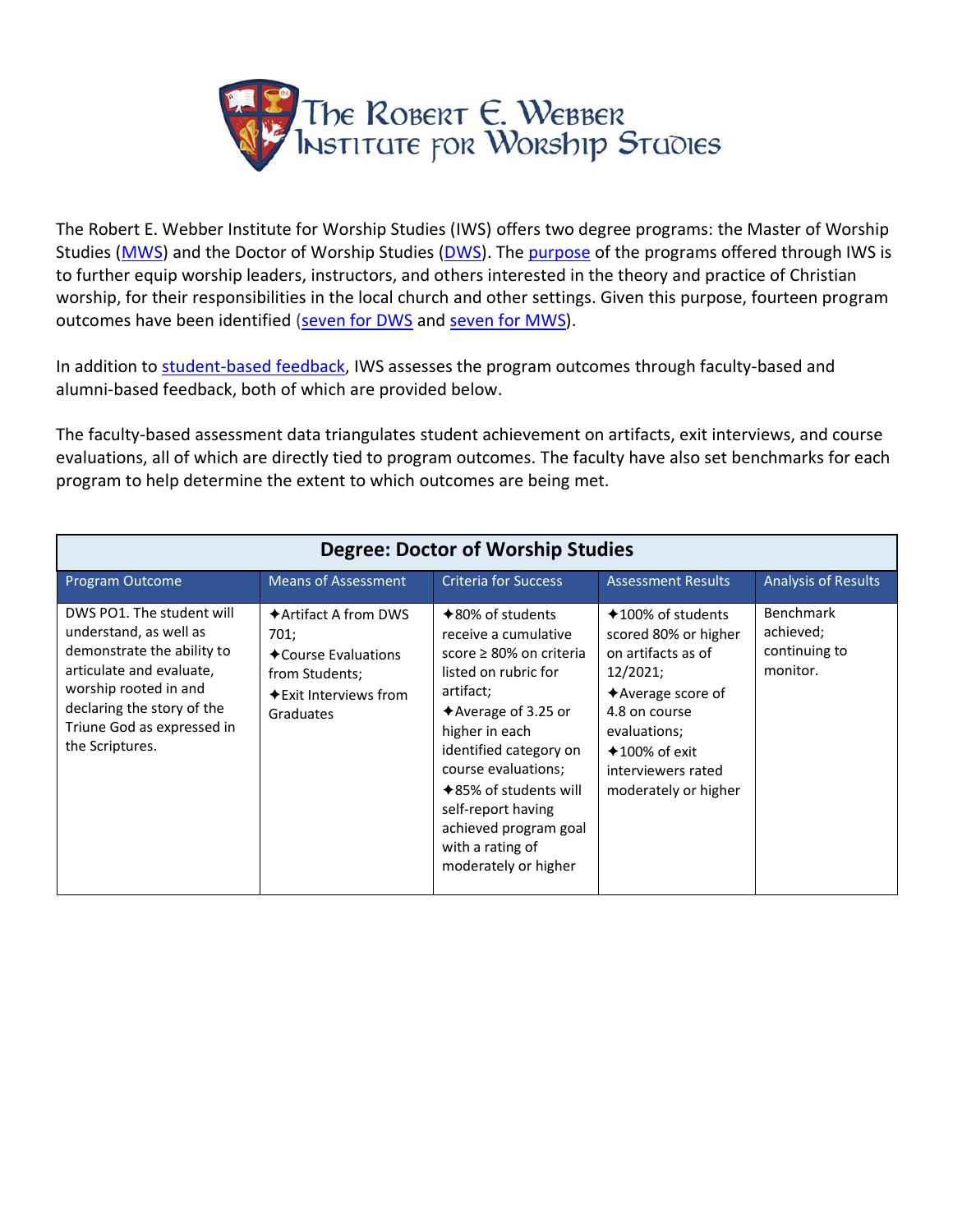| DWS PO2. The student will<br>understand, as well as<br>demonstrate the ability to<br>articulate and evaluate,<br>major trajectories in the<br>practice of Christian worship<br>through culture and time for<br>use in assessing current<br>expressions of Christian<br>worship. | ◆ Artifact A from DWS<br>701:<br>◆ Course Evaluations<br>from Students;<br><b>◆Exit Interviews from</b><br>Graduates | $*80\%$ of students<br>receive a cumulative<br>score ≥ 80% on criteria<br>listed on rubric for<br>artifact;<br>◆Average of 3.25 or<br>higher in each<br>identified category on<br>course evaluations;<br><b>◆85% of students will</b><br>self-report having<br>achieved program goal<br>with a rating of<br>moderately or higher | <b>→80% of students</b><br>scored 80% or higher<br>on artifacts as of<br>12/2021;<br>◆ Average score of<br>4.7 on course<br>evaluations;<br>$*100\%$ of exit<br>interviewers rated<br>moderately or higher    | Benchmark<br>achieved;<br>continuing to<br>monitor.        |
|---------------------------------------------------------------------------------------------------------------------------------------------------------------------------------------------------------------------------------------------------------------------------------|----------------------------------------------------------------------------------------------------------------------|----------------------------------------------------------------------------------------------------------------------------------------------------------------------------------------------------------------------------------------------------------------------------------------------------------------------------------|---------------------------------------------------------------------------------------------------------------------------------------------------------------------------------------------------------------|------------------------------------------------------------|
| DWS PO3. The student will<br>understand, as well as<br>demonstrate the ability to<br>articulate, a scripturally<br>rooted, historically informed<br>Christian theology of worship<br>to guide the planning and<br>evaluation of Christian<br>worship.                           | ◆ Artifact A from DWS<br>702;<br>◆ Course Evaluations<br>from Students;<br><b>◆Exit Interviews from</b><br>Graduates | <b>◆80% of students</b><br>receive a cumulative<br>score ≥ 80% on criteria<br>listed on rubric for<br>artifact;<br>◆Average of 3.25 or<br>higher in each<br>identified category on<br>course evaluations;<br>◆85% of students will<br>self-report having<br>achieved program goal<br>with a rating of<br>moderately or higher    | <b>◆83% of students</b><br>scored 80% or higher<br>on artifacts as of<br>12/2021;<br>◆ Average score of<br>4.7 on course<br>evaluations;<br><b>◆98% of exit</b><br>interviewers rated<br>moderately or higher | <b>Benchmark</b><br>achieved;<br>continuing to<br>monitor. |
| DWS PO4. The student will<br>understand, as well as<br>demonstrate the ability to<br>articulate and evaluate, ways<br>in which culture informs and<br>shapes expressions of<br>Christian worship, past and<br>present.                                                          | ◆ Artifact A from DWS<br>703;<br>◆ Course Evaluations<br>from Students;<br>◆ Exit Interviews from<br>Graduates       | <b>◆80% of students</b><br>receive a cumulative<br>score ≥ 80% on criteria<br>listed on rubric for<br>artifact;<br>◆ Average of 3.25 or<br>higher in each<br>identified category on<br>course evaluations;<br>◆85% of students will<br>self-report having<br>achieved program goal<br>with a rating of<br>moderately or higher   | <b>◆81% of students</b><br>scored 80% or higher<br>on artifacts as of<br>12/2021;<br>◆ Average score of<br>4.2 on course<br>evaluations;<br>◆98% of exit<br>interviewers rated<br>moderately or higher        | <b>Benchmark</b><br>achieved;<br>continuing to<br>monitor. |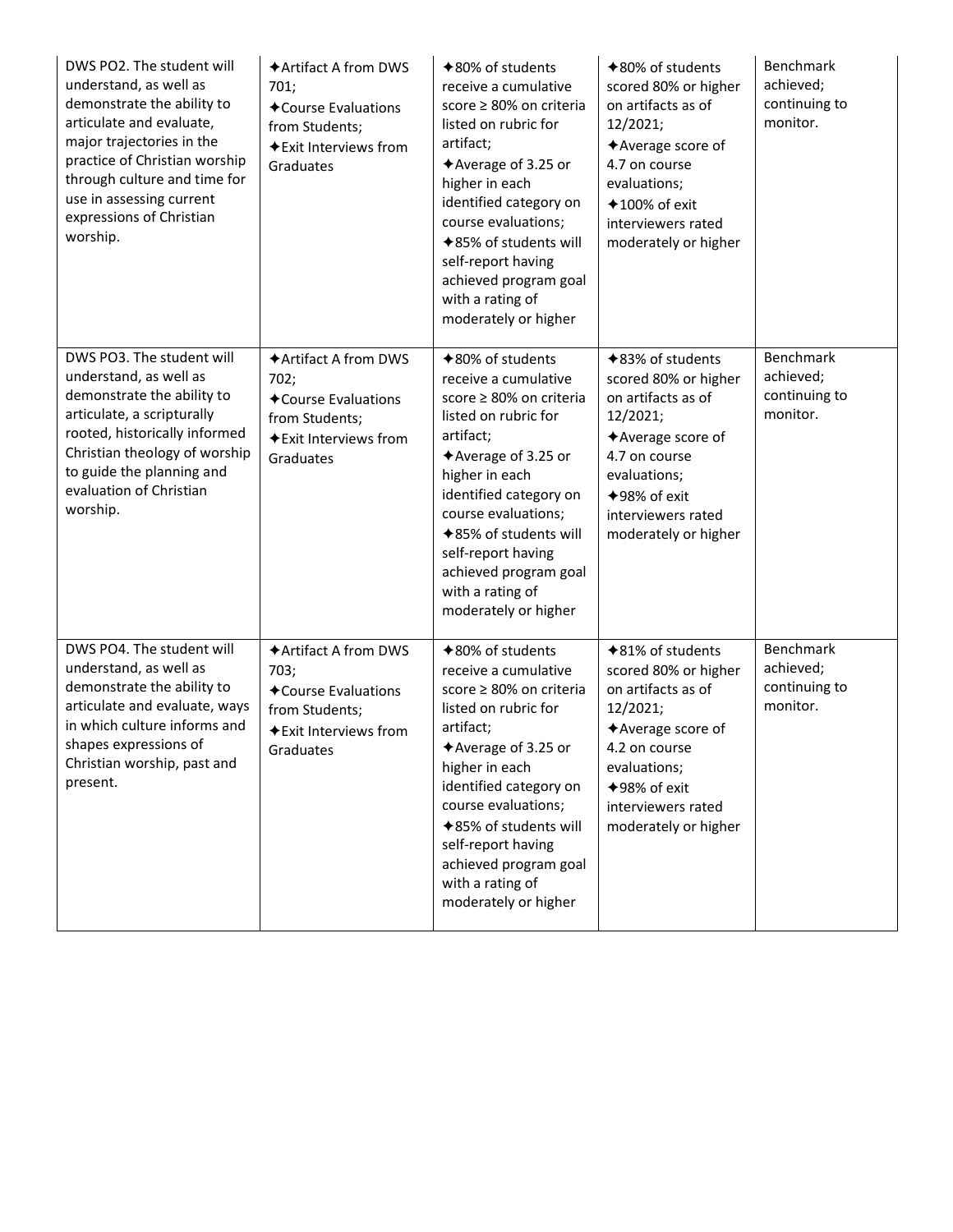| DWS PO5. The student will<br>understand, as well as<br>demonstrate the ability to<br>articulate and evaluate, the<br>centrality of God's mission,<br>with respect to the Church's<br>worship, founded on the<br>scriptural revelation of the<br>Triune God. | <b>★Artifact A from DWS</b><br>704 and Artifact B from<br>Practicum;<br>◆ Course Evaluations<br>from Students;<br>◆ Exit Interviews from<br>Graduates | <b>→80% of students</b><br>receive a cumulative<br>score ≥ 80% on criteria<br>listed on rubric for<br>artifact;<br>◆ Average of 3.25 or<br>higher in each<br>identified category on<br>course evaluations;<br><b>◆85% of students will</b><br>self-report having<br>achieved program goal<br>with a rating of<br>moderately or higher | <b>★87% of students</b><br>scored 80% or higher<br>on artifacts as of<br>12/2021;<br>◆ Average score of<br>4.5 on course<br>evaluations;<br><b>◆98% of exit</b><br>interviewers rated<br>moderately or higher | Benchmark<br>achieved;<br>continuing to<br>monitor.        |
|-------------------------------------------------------------------------------------------------------------------------------------------------------------------------------------------------------------------------------------------------------------|-------------------------------------------------------------------------------------------------------------------------------------------------------|---------------------------------------------------------------------------------------------------------------------------------------------------------------------------------------------------------------------------------------------------------------------------------------------------------------------------------------|---------------------------------------------------------------------------------------------------------------------------------------------------------------------------------------------------------------|------------------------------------------------------------|
| DWS PO6. The student will<br>demonstrate the ability to<br>research, evaluate and<br>articulate concepts related<br>to Christian worship, using<br>scholarly materials (primary<br>and secondary) and the<br>theological action-research<br>methodology.    | ◆ Artifact A from DWS<br>801;<br>◆ Course Evaluations<br>from Students;<br>◆ Exit Interviews from<br>Graduates                                        | <b>◆80% of students</b><br>receive a cumulative<br>score ≥ 80% on criteria<br>listed on rubric for<br>artifact;<br><b>★Average of 3.25 or</b><br>higher in each<br>identified category on<br>course evaluations;<br>◆85% of students will<br>self-report having<br>achieved program goal<br>with a rating of<br>moderately or higher  | <b>◆94% of students</b><br>scored 80% or higher<br>on artifacts as of<br>12/2021;<br>◆ Average score of<br>4.7 on course<br>evaluations;<br><b>◆98% of exit</b><br>interviewers rated<br>moderately or higher | <b>Benchmark</b><br>achieved;<br>continuing to<br>monitor. |
| DWS PO7. The student will<br>understand, as well as<br>demonstrate the ability to<br>articulate, implement and<br>evaluate, key concepts<br>related to Christian worship<br>in a particular setting.                                                        | ◆ Artifact A from DWS<br>Practicum;<br>◆ Course Evaluations<br>from Students;<br>◆ Exit Interviews from<br>Graduates                                  | <b>◆80% of students</b><br>receive a cumulative<br>score ≥ 80% on criteria<br>listed on rubric for<br>artifact;<br>◆ Average of 3.25 or<br>higher in each<br>identified category on<br>course evaluations;<br>◆85% of students will<br>self-report having<br>achieved program goal<br>with a rating of<br>moderately or higher        | <b>◆100% of students</b><br>scored 80% or higher<br>on artifacts as of<br>12/2021;<br>◆ Average score of<br>4.6 on course<br>evaluations;<br>$*100\%$ of exit<br>interviewers rated<br>moderately or higher   | <b>Benchmark</b><br>achieved;<br>continuing to<br>monitor. |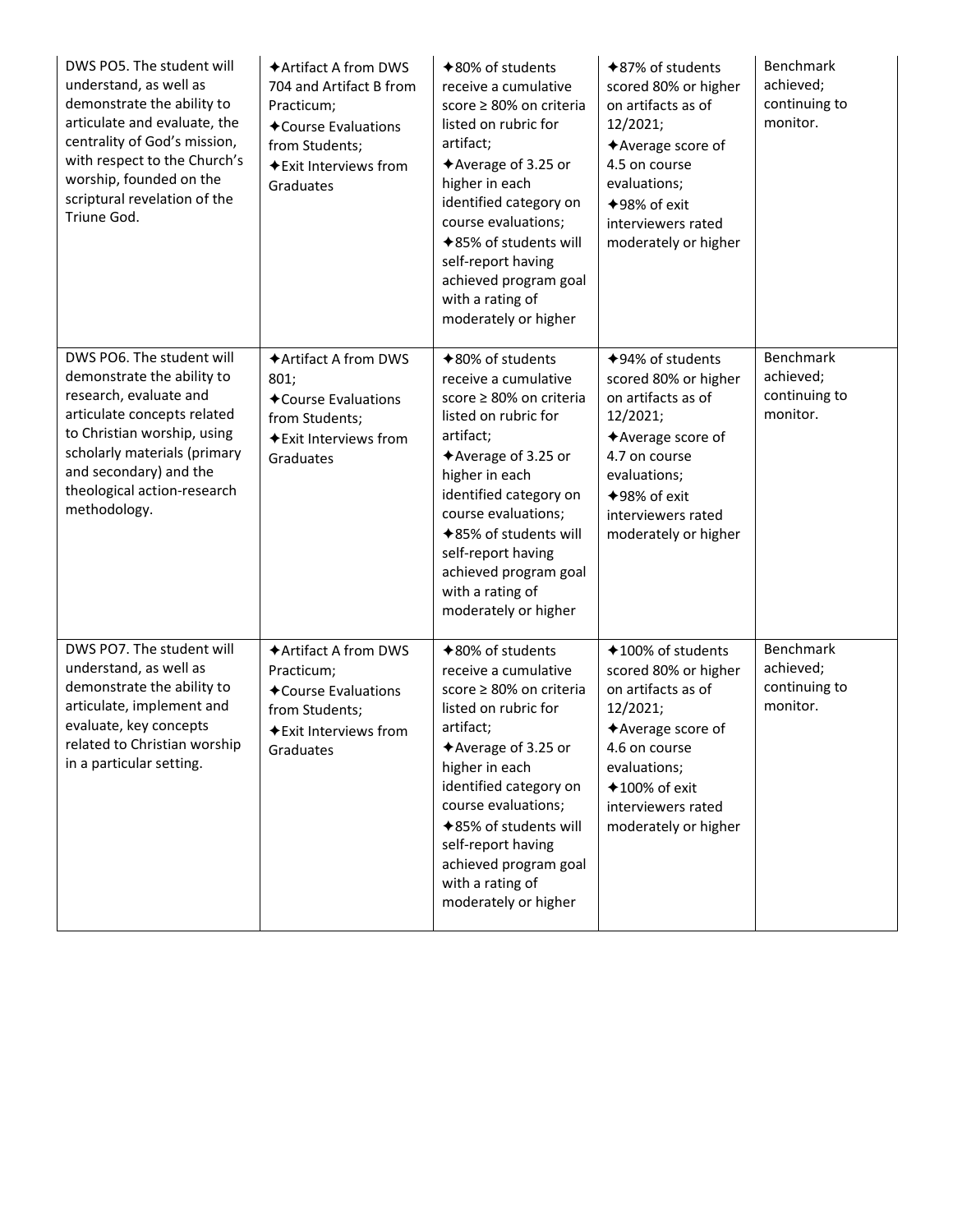| <b>Degree: Master of Worship Studies</b>                                                                                                                                                              |                                                                                                                                                             |                                                                                                                                                                                                                                                                                                                                      |                                                                                                                                                                                                                                                                                              |                                                            |
|-------------------------------------------------------------------------------------------------------------------------------------------------------------------------------------------------------|-------------------------------------------------------------------------------------------------------------------------------------------------------------|--------------------------------------------------------------------------------------------------------------------------------------------------------------------------------------------------------------------------------------------------------------------------------------------------------------------------------------|----------------------------------------------------------------------------------------------------------------------------------------------------------------------------------------------------------------------------------------------------------------------------------------------|------------------------------------------------------------|
| Program Outcome                                                                                                                                                                                       | <b>Means of Assessment</b>                                                                                                                                  | <b>Criteria for Success</b>                                                                                                                                                                                                                                                                                                          | <b>Assessment Results</b>                                                                                                                                                                                                                                                                    | <b>Analysis of Results</b>                                 |
| MWS PO1. The student will<br>understand, as well as<br>demonstrate the ability to<br>articulate and evaluate, Biblical<br>evidence for worship as<br>participation in the story of the<br>Triune God. | ◆ Artifact A from MWS<br>501;<br>◆ Course Evaluations<br>from Students;<br>◆ Exit Interviews from<br>Graduates                                              | <b>◆80% of students</b><br>receive a cumulative<br>score ≥ 80% on<br>criteria listed on<br>rubric for artifact;<br>◆Average of 3.25 or<br>higher in each<br>identified category on<br>course evaluations;<br><b>◆85% of students will</b><br>self-report having<br>achieved program<br>goal with a rating of<br>moderately or higher | <b>◆100% of students</b><br>scored 80% or higher<br>on Artifact A as of<br>12/2021;<br>◆ Average score of<br>4.73 on course<br>evaluations;<br>$+96%$ of exit<br>interviewers rated<br>moderately or higher                                                                                  | <b>Benchmark</b><br>achieved;<br>continuing to<br>monitor. |
| MWS PO2. The student will<br>understand, as well as<br>demonstrate the ability to<br>articulate and evaluate, the<br>historical development of<br>Christian worship practices and<br>theology.        | <b>◆Artifact A from MWS</b><br>501;<br>← Artifact B from MWS<br>502;<br>◆ Course Evaluations<br>from Students;<br><b>◆Exit Interviews from</b><br>Graduates | <b>◆80% of students</b><br>receive a cumulative<br>score ≥ 80% on<br>criteria listed on<br>rubric for artifact;<br>$*$ Average of 3.25 or<br>higher in each<br>identified category on<br>course evaluations;<br>◆85% of students will<br>self-report having<br>achieved program<br>goal with a rating of<br>moderately or higher     | <b>◆83% of students</b><br>scored 80% or higher<br>on Artifact A as of<br>12/2021;<br>◆ 100% of students<br>scored 80% or higher<br>on Artifact B as of<br>12/2021;<br>◆ Average score of<br>4.5 on course<br>evaluations;<br>$+95%$ of exit<br>interviewers rated<br>moderately or higher   | Benchmark<br>achieved;<br>continuing to<br>monitor.        |
| MWS PO3. The student will<br>understand, as well as<br>demonstrate the ability to<br>articulate and evaluate, the role<br>of theology, philosophy and<br>epistemology in Christian<br>formation.      | ◆ Artifact A from MWS<br>502;<br>◆ Artifact B from MWS<br>503;<br>◆ Course Evaluations<br>from Students;<br><b>◆Exit Interviews from</b><br>Graduates       | <b>◆80% of students</b><br>receive a cumulative<br>score ≥ 80% on<br>criteria listed on<br>rubric for artifact;<br>$*$ Average of 3.25 or<br>higher in each<br>identified category on<br>course evaluations;<br>◆85% of students will<br>self-report having<br>achieved program<br>goal with a rating of<br>moderately or higher     | <b>◆100% of students</b><br>scored 80% or higher<br>on Artifact A as of<br>12/2021;<br>◆ 89% of students<br>scored 80% or higher<br>on Artifact B as of<br>12/2021;<br>◆ Average score of<br>4.6 on course<br>evaluations;<br>$*100\%$ of exit<br>interviewers rated<br>moderately or higher | Benchmark<br>achieved;<br>continuing to<br>monitor.        |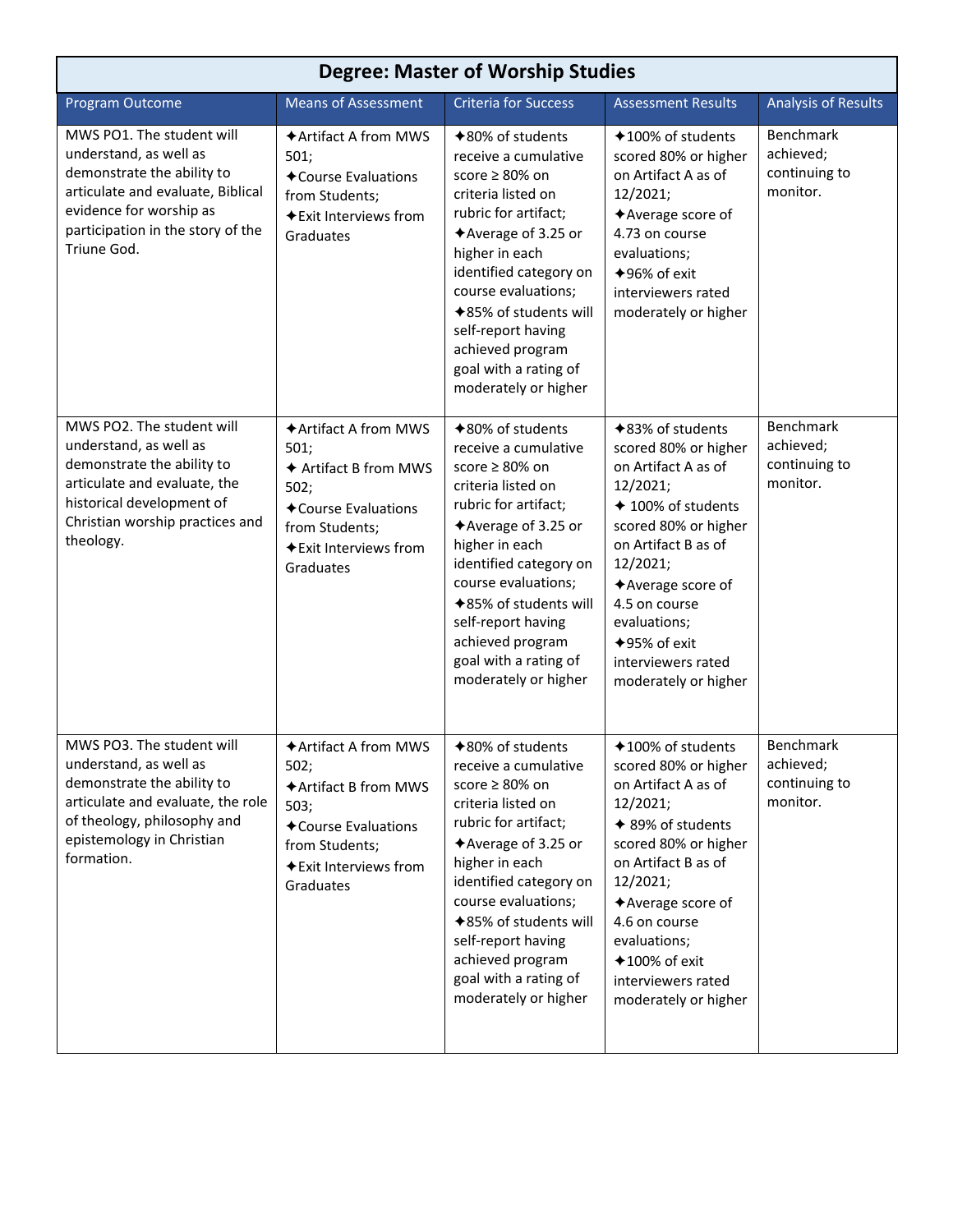| MWS PO4. The student will<br>understand, as well as<br>demonstrate the ability to<br>articulate and evaluate, the role<br>of contextualization in engaging<br>God's people in the dialogue of<br>worship.                                                                                                 | <b>★Artifact A from MWS</b><br>503;<br>◆ Artifact B from MWS<br>504;<br>◆ Course Evaluations<br>from Students;<br>◆ Exit Interviews from<br>Graduates | <b>★80% of students</b><br>receive a cumulative<br>score ≥ 80% on<br>criteria listed on<br>rubric for artifact;<br><b>★Average of 3.25 or</b><br>higher in each<br>identified category on<br>course evaluations;<br><b>◆85% of students will</b><br>self-report having<br>achieved program<br>goal with a rating of<br>moderately or higher | $+91\%$ of students<br>scored 80% or higher<br>on Artifact A as of<br>12/2021;<br><b>+85% of students</b><br>scored 80% or higher<br>on Artifact B as of<br>12/2021;<br>◆ Average score of<br>4.8 on course<br>evaluations;<br>$*100\%$ of exit<br>interviewers rated<br>moderately or higher | <b>Benchmark</b><br>achieved;<br>continuing to<br>monitor. |
|-----------------------------------------------------------------------------------------------------------------------------------------------------------------------------------------------------------------------------------------------------------------------------------------------------------|-------------------------------------------------------------------------------------------------------------------------------------------------------|---------------------------------------------------------------------------------------------------------------------------------------------------------------------------------------------------------------------------------------------------------------------------------------------------------------------------------------------|-----------------------------------------------------------------------------------------------------------------------------------------------------------------------------------------------------------------------------------------------------------------------------------------------|------------------------------------------------------------|
| MWS PO5. The student will<br>understand, as well as<br>demonstrate the ability to<br>articulate and evaluate, the<br>centrality of God's mission with<br>respect to the Church's<br>worship, including its global<br>dimensions.                                                                          | <b>◆Artifact A from MWS</b><br>504;<br>◆ Course Evaluations<br>from Students;<br><b>◆Exit Interviews from</b><br>Graduates                            | <b>◆80% of students</b><br>receive a cumulative<br>score $\geq 80\%$ on<br>criteria listed on<br>rubric for artifact;<br><b>★Average of 3.25 or</b><br>higher in each<br>identified category on<br>course evaluations;<br>◆85% of students will<br>self-report having<br>achieved program<br>goal with a rating of<br>moderately or higher  | <b>◆85% of students</b><br>scored 80% or higher<br>on artifacts as of<br>12/2021;<br>◆ Average score of<br>4.8 on course<br>evaluations;<br>$*100\%$ of exit<br>interviewers rated<br>moderately or higher                                                                                    | Benchmark<br>achieved;<br>continuing to<br>monitor.        |
| MWS PO6. The student will<br>demonstrate the ability to<br>research, evaluate and<br>articulate concepts related to<br>Christian worship, using<br>scholarly materials, as well as<br>apply them to the spiritual life<br>of the believer, with an<br>emphasis upon the planning of<br>corporate worship. | ◆ Artifact A from MWS<br>601;<br><b>← Course Evaluations</b><br>from Students;<br>◆ Exit Interviews from<br>Graduates                                 | <b>◆80% of students</b><br>receive a cumulative<br>score ≥ 80% on<br>criteria listed on<br>rubric for artifact;<br>◆Average of 3.25 or<br>higher in each<br>identified category on<br>course evaluations;<br>◆85% of students will<br>self-report having<br>achieved program<br>goal with a rating of<br>moderately or higher               | ◆100% of students<br>scored 80% or higher<br>on artifacts as of<br>12/2021;<br>◆Collection of<br>course evaluations<br>will begin 2022;<br>$*100\%$ of exit<br>interviewers rated<br>moderately or higher                                                                                     | Benchmark<br>achieved;<br>continuing to<br>monitor.        |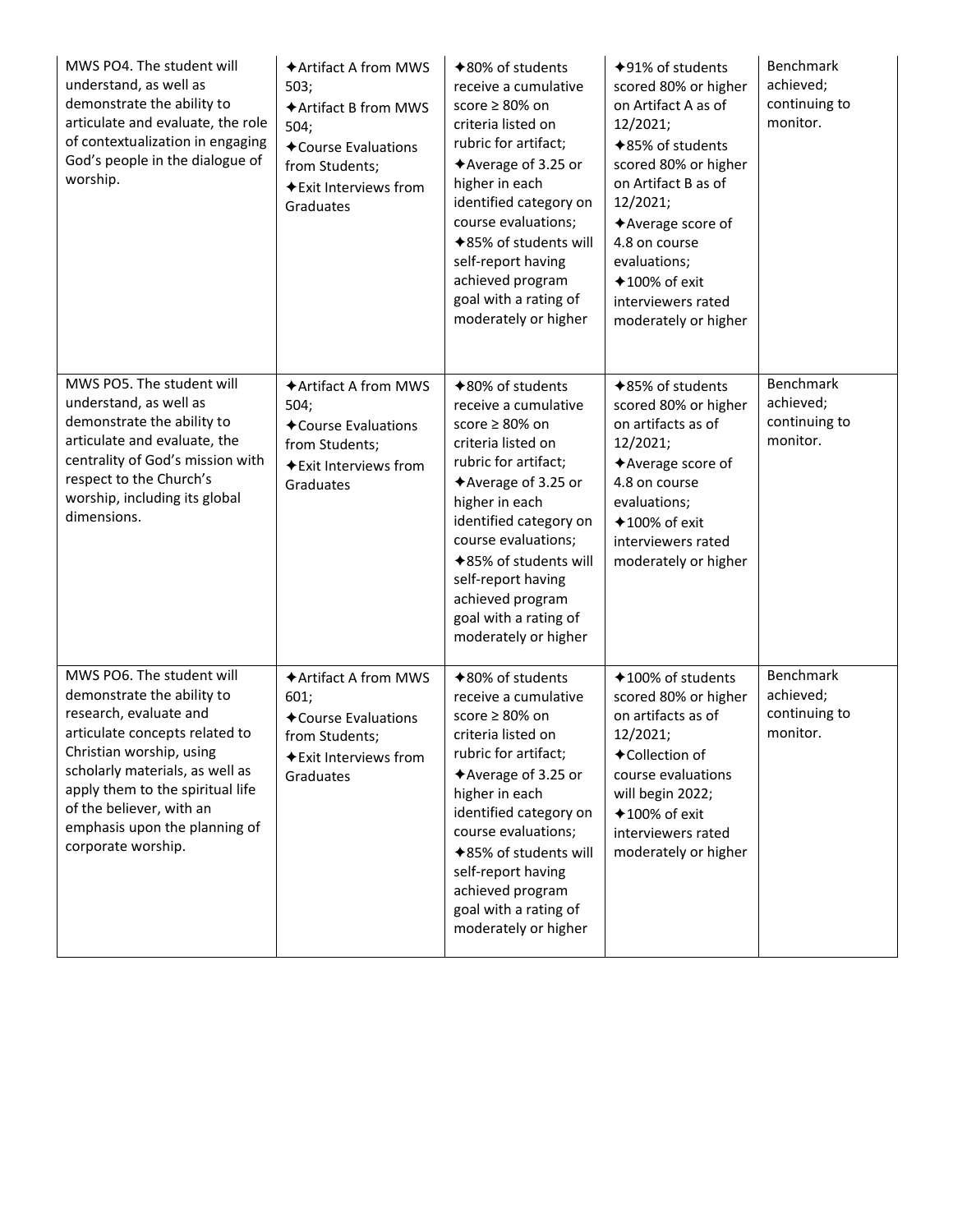| MWS PO7. The student will<br>demonstrate the ability to<br>integrate and evaluate MWS<br>course objectives within a local<br>ministry context through<br>specific, intentional and<br>strategically supervised efforts. | $\triangle$ Artifact A from MWS<br>601;<br><b>← Course Evaluations</b><br>from Students;<br>$\triangle$ Exit Interviews from<br>Graduates | $*80\%$ of students<br>receive a cumulative<br>score $\geq 80\%$ on<br>criteria listed on<br>rubric for artifact;<br>$\triangle$ Average of 3.25 or<br>higher in each<br>identified category on<br>course evaluations;<br>$*85\%$ of students will<br>self-report having<br>achieved program<br>goal with a rating of<br>moderately or higher | $*100\%$ of students<br>scored 80% or higher<br>on artifacts as of<br>12/2021;<br>$\triangle$ Average score of<br>4.8 on course<br>evaluations;<br>$+100\%$ of exit<br>interviewers rated<br>moderately or higher | Benchmark<br>achieved;<br>continuing to<br>monitor. |
|-------------------------------------------------------------------------------------------------------------------------------------------------------------------------------------------------------------------------|-------------------------------------------------------------------------------------------------------------------------------------------|-----------------------------------------------------------------------------------------------------------------------------------------------------------------------------------------------------------------------------------------------------------------------------------------------------------------------------------------------|-------------------------------------------------------------------------------------------------------------------------------------------------------------------------------------------------------------------|-----------------------------------------------------|
|-------------------------------------------------------------------------------------------------------------------------------------------------------------------------------------------------------------------------|-------------------------------------------------------------------------------------------------------------------------------------------|-----------------------------------------------------------------------------------------------------------------------------------------------------------------------------------------------------------------------------------------------------------------------------------------------------------------------------------------------|-------------------------------------------------------------------------------------------------------------------------------------------------------------------------------------------------------------------|-----------------------------------------------------|

In addition to faculty-based feedback, IWS also assesses the program outcomes through alumni-based feedback. IWS annually distributes an exit interview to that year's graduating class. Compiling feedback from interviews of the last four graduating classes (2018-2021), the following data were compiled.

**Utilizing a 3 point scale** (3 = significantly, 2 = moderately, 1 = slightly), our alumni rated the extent to which their courses fulfilled the program outcomes:

# Alumni Responses: Program Outcomes for the Doctor of Worship Studies

### **34 respondents of 95 alumni (2018-2021 graduating classes)**

1. **Biblical foundation of Christian worship**

The student will understand, as well as demonstrate the ability to articulate and evaluate, worship rooted in and declaring the story of the Triune God as expressed in the Scriptures. (**2.9**/3.0)

### 2. **Historical development of Christian worship**

The student will understand, as well as demonstrate the ability to articulate and evaluate, major trajectories in the practice of Christian worship through culture and time for use in assessing current expressions of Christian worship. (**2.8**/3.0)

# 3. **Theological reflection on Christian worship**

The student will understand, as well as demonstrate the ability to articulate, a scripturally rooted, historically informed Christian theology of worship to guide the planning and evaluation of Christian worship. (**2.9**/3.0)

#### 4. **Cultural reflection on Christian worship** The student will understand, as well as demonstrate the ability to articulate and evaluate, ways in which culture informs and shapes expressions of Christian worship, past and present. (**2.7**/3.0)

# 5. **Missiological reflection on Christian worship**

The student will understand, as well as demonstrate the ability to articulate and evaluate, the centrality of God's mission, with respect to the Church's worship, founded on the scriptural revelation of the Triune God. (**2.8**/3.0)